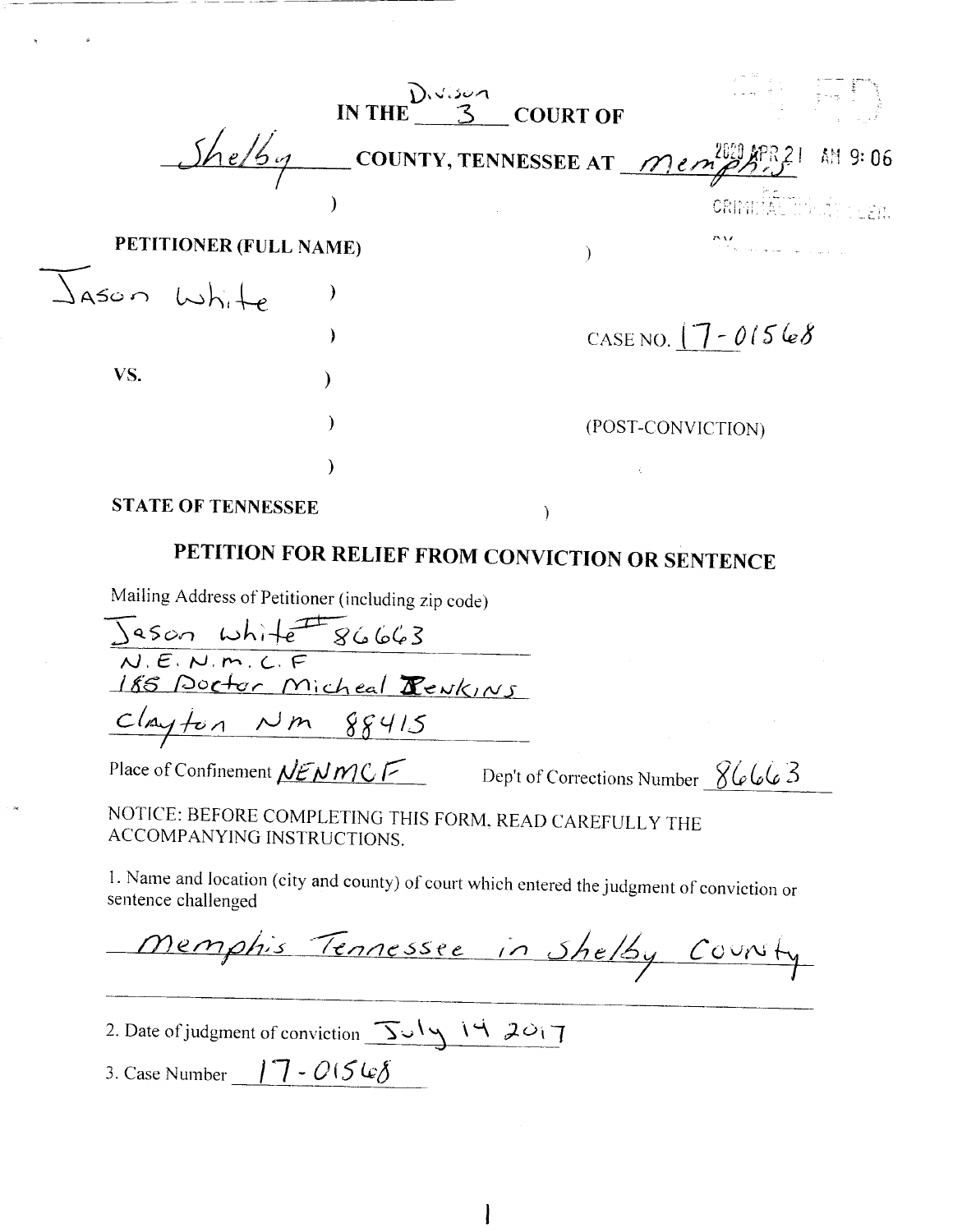| 4. Length of sentence $60 \text{ yr}$ /00 k                                                                                |
|----------------------------------------------------------------------------------------------------------------------------|
| 5. Offense Convicted of<br>Consiguracy to possess/Conspiracy to deliver<br>methamphetamine within a Drug-Free Zone.        |
|                                                                                                                            |
| (a) Guilty $\frac{1}{\sqrt{2}}$                                                                                            |
| (b) Not Guilty $\chi$                                                                                                      |
| (c) Not Guilty by reason of mental disease or defect                                                                       |
| (d) Not guilty and not guilty by reason of mental disease or defect                                                        |
|                                                                                                                            |
|                                                                                                                            |
| If you entered a guilty plea to one count or indictment, and a not guilty plea to another<br>count or indictment, specify. |
| (a) guilty plea counts:                                                                                                    |
| (b) not guilty counts:                                                                                                     |
| 7. Kind of trial: (Check One)                                                                                              |
| (a) Jury $\chi$ (b) Judge only _______                                                                                     |
| 8. Did you testify at the trial?                                                                                           |
| $Yes$ No $X$                                                                                                               |
| 9. Did you appeal from the judgment of conviction?                                                                         |
| $Yes \ X \ No$                                                                                                             |
| 10. If you did appeal, answer the following:                                                                               |
| (a) As to the state court to which you first appealed, give the following information:                                     |
| (1) Name of court Tennessee Appeals For the Western Divisen                                                                |
| (2) Result $Affian$                                                                                                        |

**Contract Contract** 

 $\overline{2}$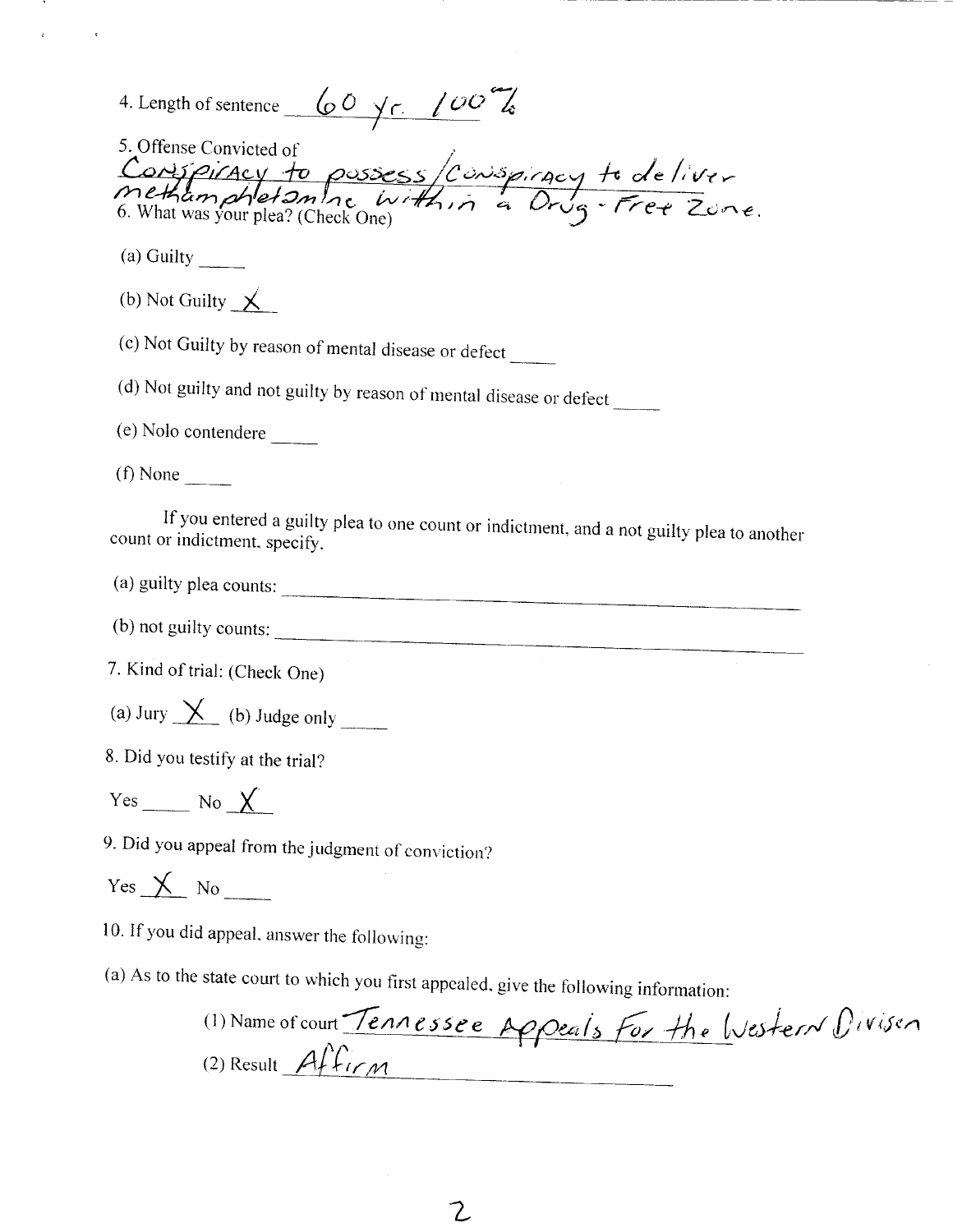(3) Date of result  $\begin{array}{|c|c|c|c|}\n\hline\n\end{array}$   $\begin{array}{|c|c|c|}\n\hline\n\end{array}$ 

(4) Grounds raised on appeal

See Attachment (A)

(Attach additional sheets if necessary)

 $(b)$  If you appealed to any other court, then  $\epsilon$  $t_0$  following information:

| (1) Name of court Tennessee Suprime Court At Dackson           |
|----------------------------------------------------------------|
| $(2)$ Result $\qquad$<br><u>)eniv</u>                          |
| 8/02/2019<br>(3) Date of result                                |
| (4) Grounds raised on appeal                                   |
| SEE Attachment (B)                                             |
| (Attach additional sheets if necessary)                        |
| If you annealed to any other count $H_1$ , $\cdots$ , $\cdots$ |

 $\frac{1}{2}$  formation:

(1) Name of court (2) Result (3) Date of result (4) Grounds raised on appeal

(Attach additional sheets if necessary)

If more than one (1) year has passed since the date of final action on  $\mathbb{R}^n$ state appellate courts, state why the state of  $\alpha$  courts in the statute of  $\alpha$  in the statute of limitation on your direct appeal

 $\mathcal{S}$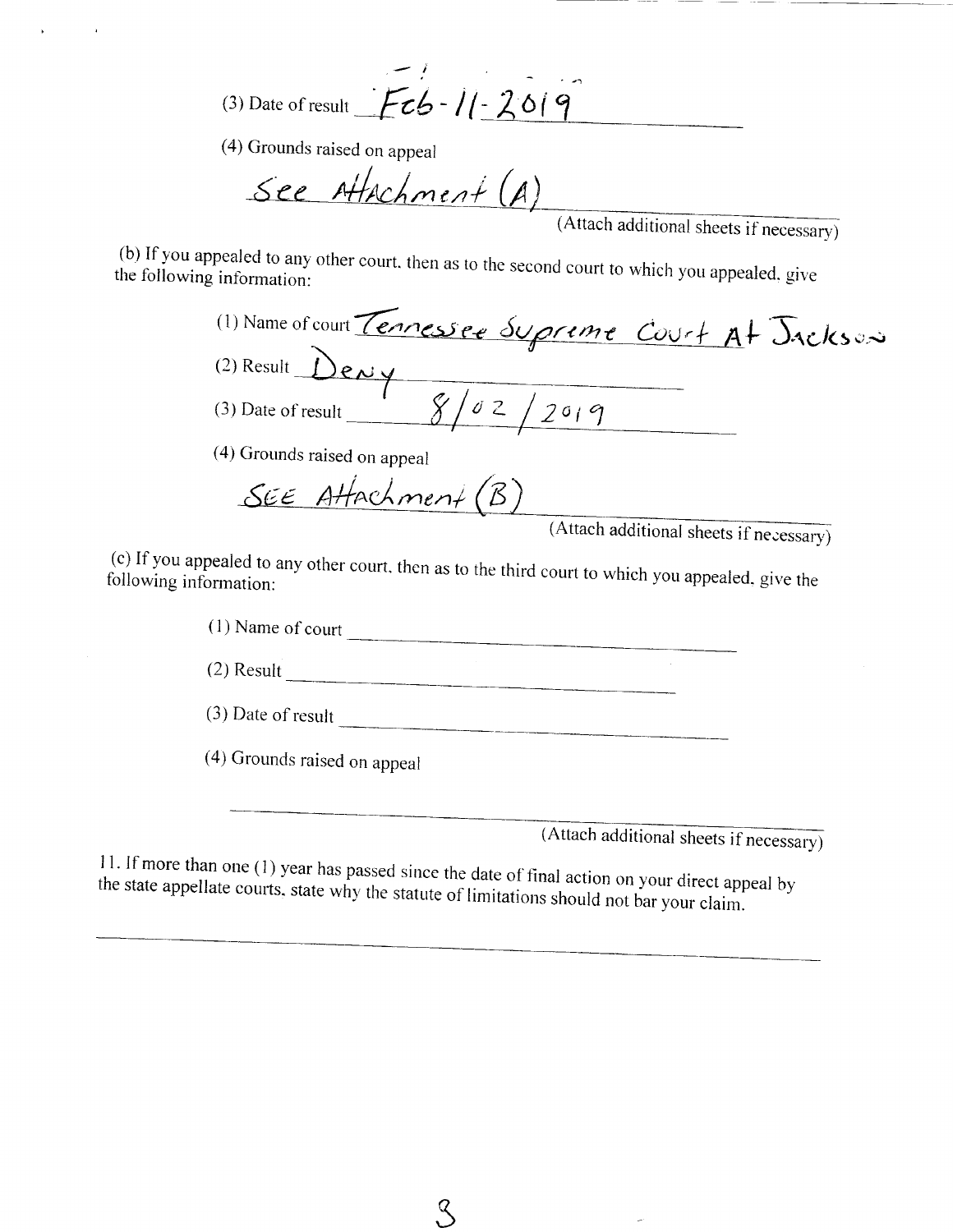12. Other than a direct appeal from the judgment(s) of conviction and sentence, have you previously filed any petitions, applications with respect to the conviction and sentence, have you tate or federal court?

 $Yes_1 = No$ 

3. If your answer to Question 12 was  $Y_{\text{eff}}$  then give the following information in regard to the following in regard to the following in regard to the following in regard to the following in regard to the following in  $f$  ist such petition, application, or motion  $\tilde{f}$  and  $\tilde{f}$ first such petition, application, or motion you filed:<br>(a) (1) Name of court

(2) Nature of proceeding (3) Grounds raised

(Attach additional sheets if necessary)

(4) Did you receive an evidentiary hearing on your petition, application or motion?

 $Yes$  No  $X$  $(5)$  Result  $\overline{\qquad \qquad }$ (6) Date of result  $\overline{\qquad \qquad }$ (b) As to any second petition, application, or motion, give same information: (1) Name of court (2) Nature of proceeding (3) Grounds raised (Attach additional sheets if necessary) (4) Did you receive an evidentiary hearing on your petition, application, or motion?  $Yes \_\_ No \_\times$ (5) Result (6) Date of result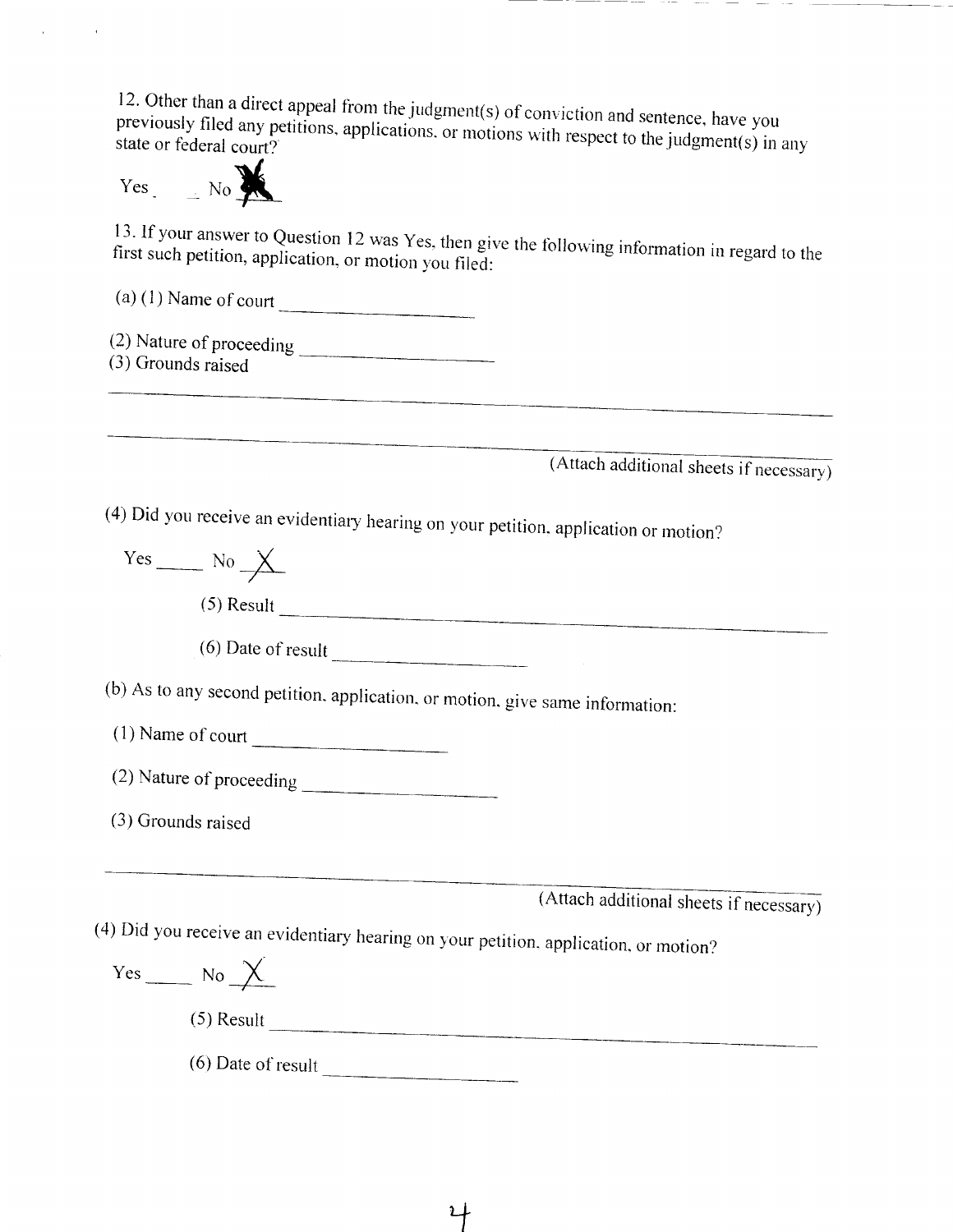(c) Did you appeal the result of the action taken on any petition, application, or motion identified above?

(1) First petition, etc. Yes  $\_\_\_\_\_\_\_\_\_\_\_\_\_\_\_\_\_\_\_\_\_\_$ 

(2) Second petition, etc. Yes  $\frac{1}{2}$  No  $\frac{1}{2}$ 

(d) If you did not appeal when you lost on any petition, application, or motion, explain briefly why you did not appeal:

14. If you did not raise the grounds you raised here in your original prosecution and on your appeal from that prosecution, explain why your claim in this case has not been waived for failure to raise it on appeal. If the claim was raised, explain why your claim is not previously

determined.<br>Defendant was repersent by attorney before Trial & Juring Trial, The attorney<br>Didne Typisper action to presearce these issue for proper review, un appeal

1 5. If you have previously filed a petition, application, or motion with respect to the judgment(s) in any court, explain why your claim in this case has not been waived for failure to raise it in that

prior proceeding. If the claim was raised, explain why your claim is not previously determined.<br>
This is it were  $N^o \tau$  preparily presented prefinal or during Treal

16. Specify every ground on which you claim that you are being held unlawfully, by placing a check mark on the appropriate line(s) below and providing the required information or by attaching separate pages.

INCLUDE ALL FACTS WHICH SUPPORT THE GROUNDS YOU CLAIM.

### **GROUNDS OF PETITION**

Listed below are possible grounds for relief. Consider the ground(s) that apply in your case, and follow the instruction under the ground(s):

(1) Conviction was based on unlawfully induced guilty plea or guilty plea involuntarily entered without understanding of the nature and consequences of the plea.

(2) Conviction was based on use of coerced confession.

 $\alpha$   $\beta$ ) Conviction was based on use of evidence gained pursuant to an unconstitutional search search search search search search search search search search search search search search search search search search searc d seizure.

 $\kappa$ 

 $\sim$  (4) Conviction was based on use of evidence obtained pursuant to an unlawful arrest.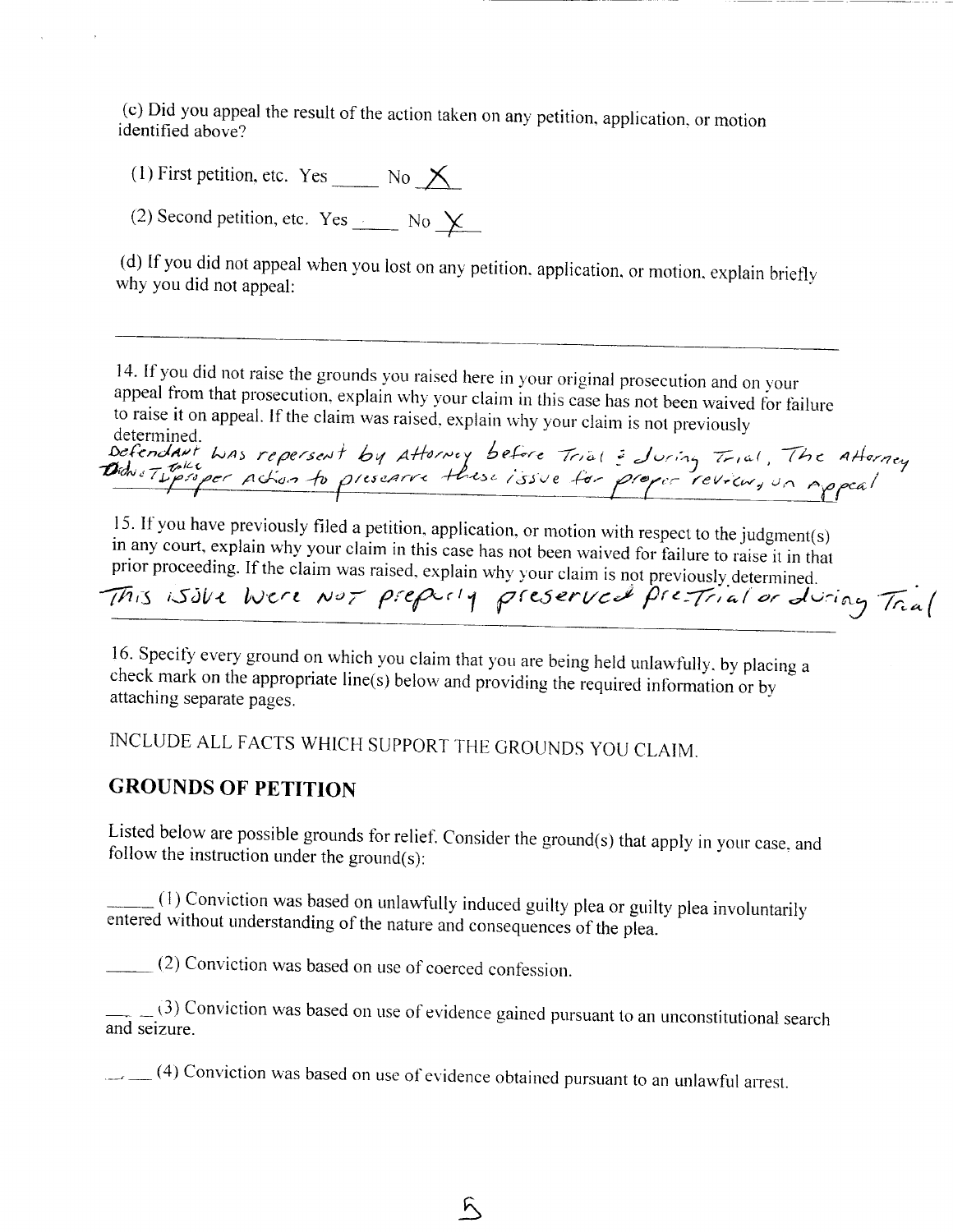$(-\sqrt{5})$  Conviction was based on a violation of the privilege against self incrimination.

 $(6)$  Conviction was based on the unconstitution to disclose to disclose to disclose to disclose to disclose to disclose to disclose to disclose to disclose to disclose to disclose to disclose to disclose to disclose to d defendant evidence favorable to defendant.

(7) Conviction was based on a violation of the protection against double jeopardy.

 $(8)$  Conviction was based on action of a grand or petit jury that was unconstitutionally selected and impaneled.

 $\sqrt{\phantom{a}}$  (9) Denial of effective assistance of counsel.

*J*<sup> (10)</sup> Newly discovered evidence.

 $\sum$  (11) Illegal evidence.

 $\triangle$  (12) Other grounds.

HE LIST ABOVE DOES NOT INCLUDE A COMPLETE LIST UTIONAL VIOLATIONS. YOU MAN ADD ANY OTHERS HAVE LIST OF ALL CONSTI-TUTIONAL VIOLATIONS. YOU MAY ADD ANY OTHERS YOU DEEM APPROPRIATE.<br>ATTACH A SEPARATE SHEET OF PAPER LISTING EACH CONSTITUTIONAL VIOLATION THAT YOU CLAIM, WHETHER OR NOT IT IS LISTED ABOVE. UNDER ACH CLAIMED VIOLATION YOU CLAIM. LIST EACH AND EXAMPLED ABOVE. UNDER SPORTS THIS GROUND. EVELAIN IN DETAIL HOW YOU ARE PROT YOU FEEL SUPPORTS THIS GROUND. EXPLAIN IN DETAIL HOW YOU ARE PREJUDICED BY<br>THE VIOLATION AND WHY YOU ARE ENTITLED TO RELIEF. BE SPECIFIC.

IMPORTANT NOTICE REGARDING ADDITIONAL PETITIONS: TENN. CODE ANN.  $640-30-202(c)$  LIMITS YOU TO ONLY ONE PETITIONS: JENN. CODE ANN.  $2(c)$  PROVIDES:

This chapter contemplates the filing of only one (1) petition for post-conviction relief. In event may more than one (1) petition for post-conviction relief. In  $j$  is the main one (1) petition for position relief be filed attacking a single judgment. If a prior petition has been filed which was resolved on the merits by a court of competent jurisdiction, any second or subsequent petition shall be summarily dismissed.

 $17.$  Do you have any petition or appeal now pending in any court, either state or  $\frac{1}{2}$  $\frac{1}{2}$ lgment under attack?

 $Yes$  No  $\times$ 

Give the name and address, if known, of each  $\alpha$  represents  $\alpha$ state in the case that resulted in the judgment under attacking with

(a) At preliminary hearing  $\bigcup_{\alpha} \bigcup_{\alpha} \bigcup_{\alpha} \emptyset$ (b) At arraignment and plea Public Defender Robert Fel Kner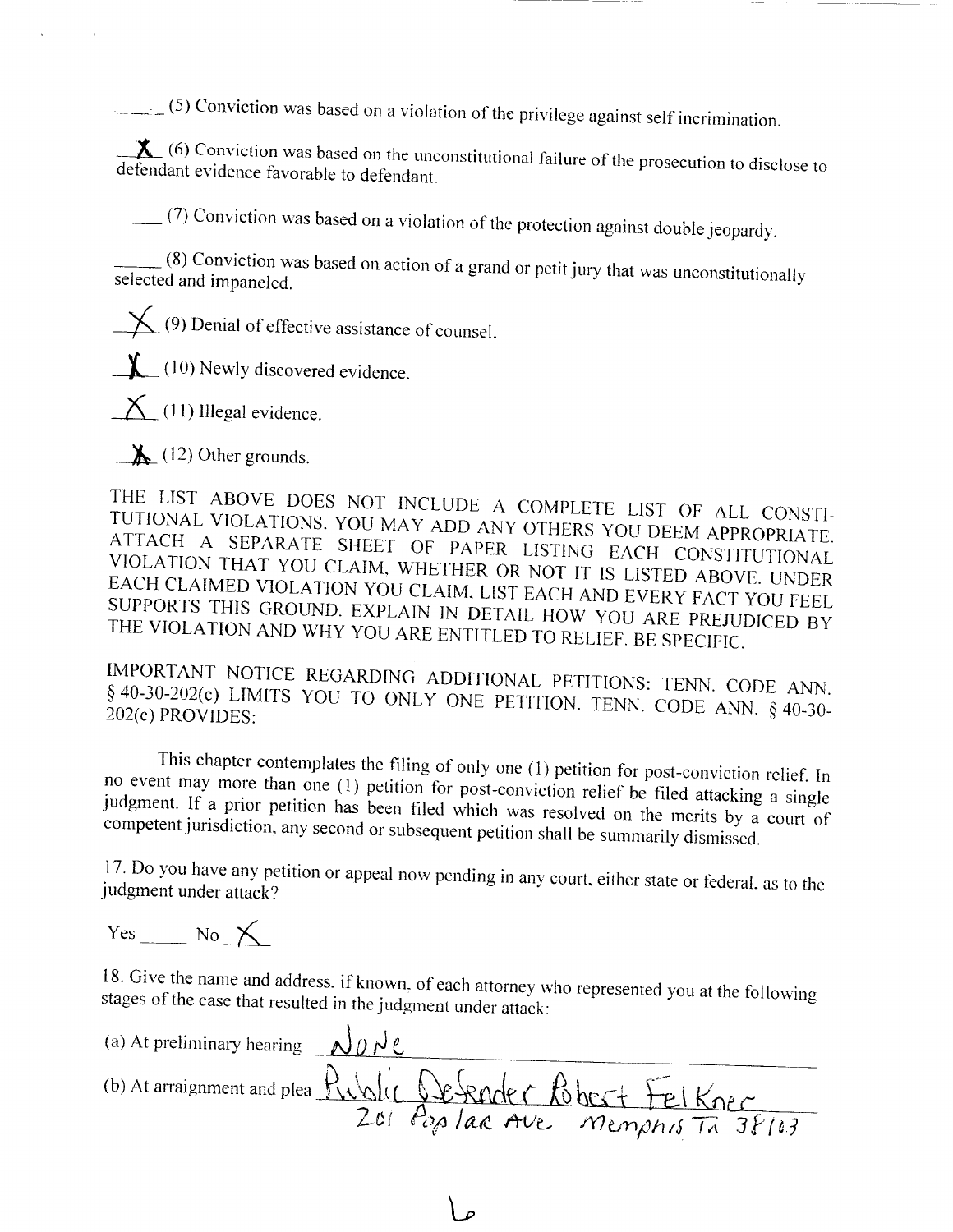| continual cloiburne Fergusun 294 Washington Ave                                                                   |
|-------------------------------------------------------------------------------------------------------------------|
| (d) At sentencing $\frac{P_{r0} - se}{P_{r0} - se}$                                                               |
| (e) On appeal $\mathscr{P}_{\ell \phi}$ - $\mathscr{S}_{e}$                                                       |
| (f) In any post-conviction proceeding                                                                             |
| (g) On appeal from adverse ruling in a post-conviction proceeding                                                 |
| 19. Are you currently represented by counsel?<br>Yes No $\times$                                                  |
| (a) If Yes, give name and address, if known, of the attorney representing you.                                    |
| (b) If No, do you wish to have an attorney appointed?                                                             |
| $Yes$ No $\cancel{\mathsf{X}}$                                                                                    |
| (c) Has any attorney assisted in drafting or given advice regarding this petition for post-<br>conviction relief? |
| $Yes \_\_ No \ \mathcal{X}$                                                                                       |
| If Yes, give name and address of attorney(s).                                                                     |
|                                                                                                                   |
| 20. In the judgment you are attacking, were you sentenced on more than one count of an                            |

 $\overline{\phantom{a}}$ 

indictment, or on more than one indictment, in the same court and at the same time?

 $Yes \nightharpoonup No \nightharpoonup$ 

 $\sim$   $^{-1}$ 

 $20.$  You have any future sentence to see after  $\alpha$  $z$ ment under attack?

٦

 $Yes$  No  $X$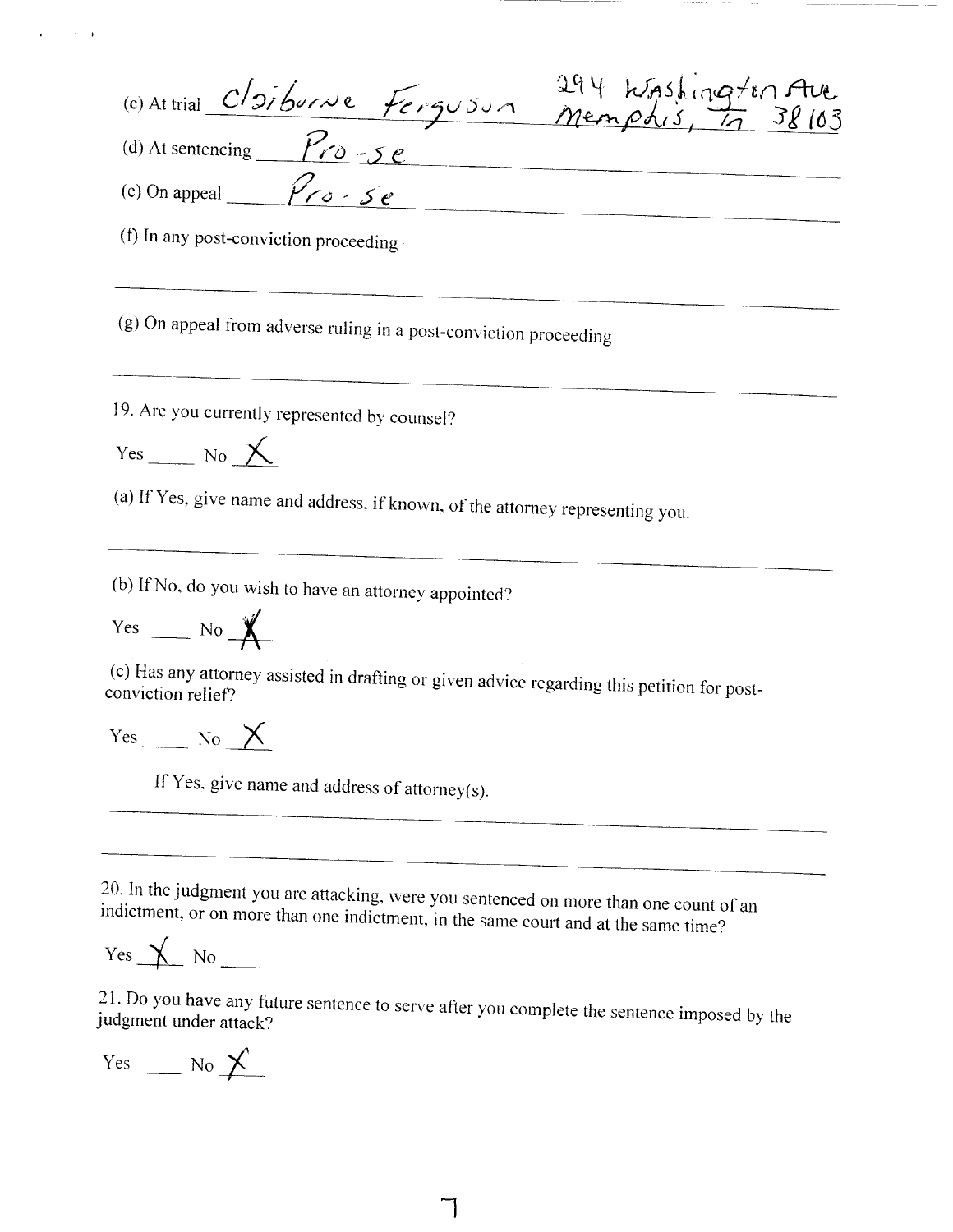(a) If so. give name and location of court which imposed sentence to be served in the future:

(b) And give date and length of sentence to be served in the future:

 $(c)$  Have you filed, or do you contemplate  $\alpha$ in posed the sentence to be served in the future.

 $Yes$   $No$   $No$ 

 $\bar{\rm{t}}$ 

22. What date is this petition being given to prison authorities for mailing?

 $\mu$  herefore, petitioner prays that the court grant periodic to which periodic periodic periodic periodic periodic periodic periodic periodic periodic periodic periodic periodic periodic periodic periodic periodic period titled in this proceeding.

## **PETITIONER'S VERIFICATION UNDER OATH SUBJECT TO PENALTY FOR PERJURY**

I swear (or affirm) under penalty of perjury that the foregoing is true and correct. Executed on

 $1 - 2 - 20$ (Date) *A* Signature of Petitioner SWORN TO AND SUBSCRIBED before me this the  $\mathcal{L}^{\mathcal{M}}$  day of  $\left|\text{amount}\right|$  20 $\mathcal{M}$ . Ndtary I My commission expires:  $0\frac{6}{18}$  $\mathcal{P}_{\text{Q1Y}}$  :  $\mathcal{P}_{\text{P2}}$ './"• $\gamma$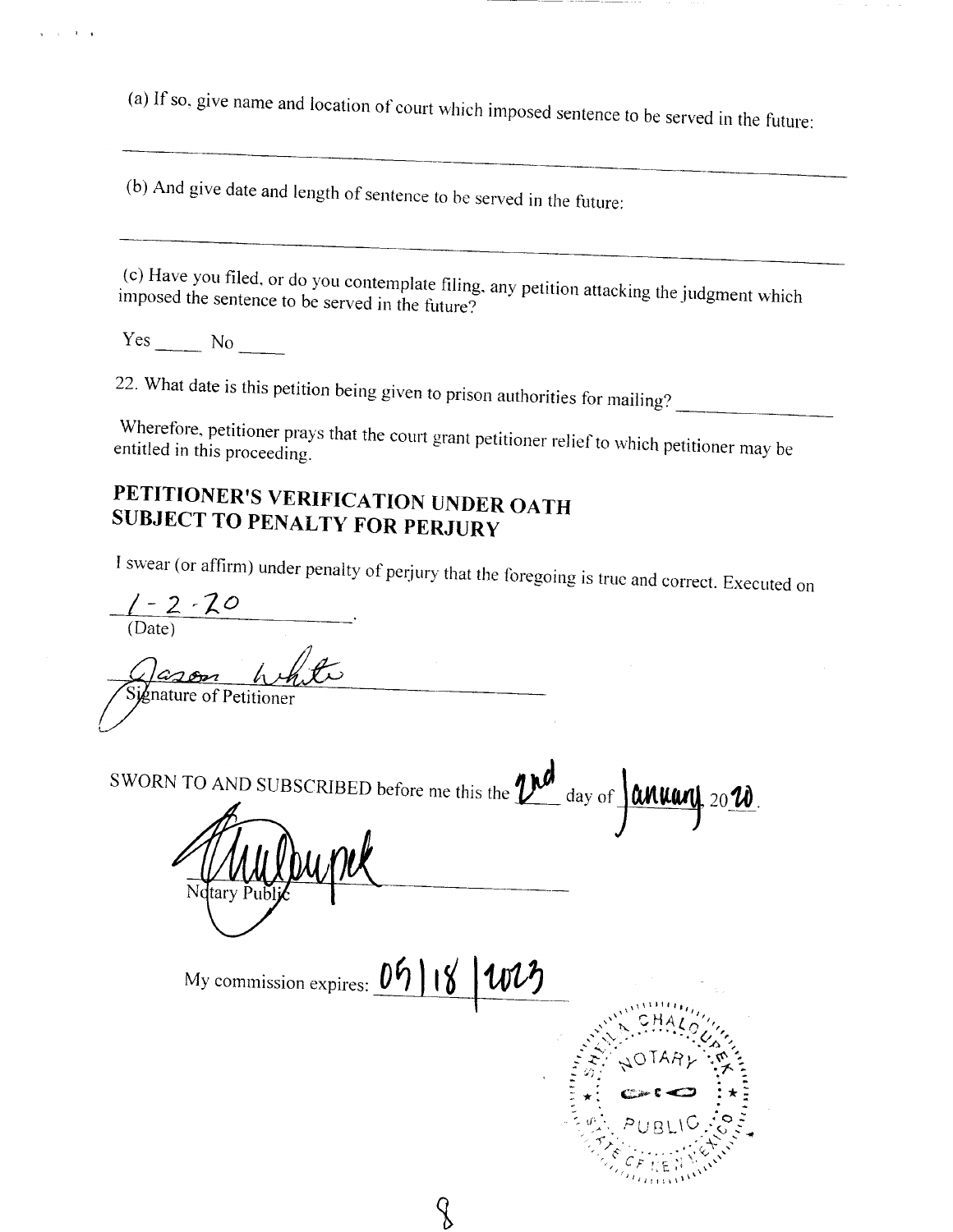#### **Statement of the Case**

Jason White was taken to trial and convicted on July 14, 2017 in the Shelby County Criminal Court Division III on charges of Conspiracy: Unlawful Possession of a Controlled Substance with Intent to Sell/Deliver, to wit; Methamphetamine over Three Hundred Grams in a in a Drug Free Zone on Count 1 (App. Vol. 2 P. 46-47) and Count 2 (App. Vol. 2, P. 48-49). On October 11, 2017 Judge Robert Carter, Jr. sentenced Mr. White to 60 years in the Tennessee Department of Corrections.

#### **Statement of the Facts**

At trial, the State alleged that Mr. White conspired with co-defendants Kristina Cole and Montez Mullins in having a package containing methamphetamine over 300 grams sent through Fed Ex tracking *#* 8088570733748 by an unidentified person in Visalia, California.

According to the State the package was address to Bailey Green at 2552 Jenwood St., Bartlett TN, 38134. The State's key witness Detective Mark Gaia testified that upon a controlled delivery of the package containing methamphetamine by the Bartlett Police Department. Detective Mark Gaia testified that Ms. Cole tracked the package, then sent Mr. White three text messages in reference to the package being delivered on a contra-band cell phone at Riverbend Maximum Security Prison where Mr. White was housed. Detective Mark Gaia further testified that during the search of Ms. Cole's residence a picture of Mr. White was found on Ms. Cole's bedside table along with numerous letter from Mr. White. Detective Mark Gaia further testified that Mr. White's brother Dustin White and fiance Jazzavor McEntrye pulled up at the residence and that according to Detective Mark Gaia's testimony a 615 number was calling Dustin White's phone, being the same number that was calling Ms. Cole phone. The State did not introduce testimony from Dustin White or Jazzavor McEntrye but introduced into evidence a small bag of marijuana seized from Dustin White according to Detective Mark Gaia's testimony. The State alleged that in Mr. White's brother, Dustin White showing up at the residence with the same 615 number on his phone as the same number calling Ms. Cole phone. The State alleged that Ms. Cole called Mr. White's mother Kimberly White after being arrested and while she was in jail. Detective Mark Gaia testified that his investigation showed the number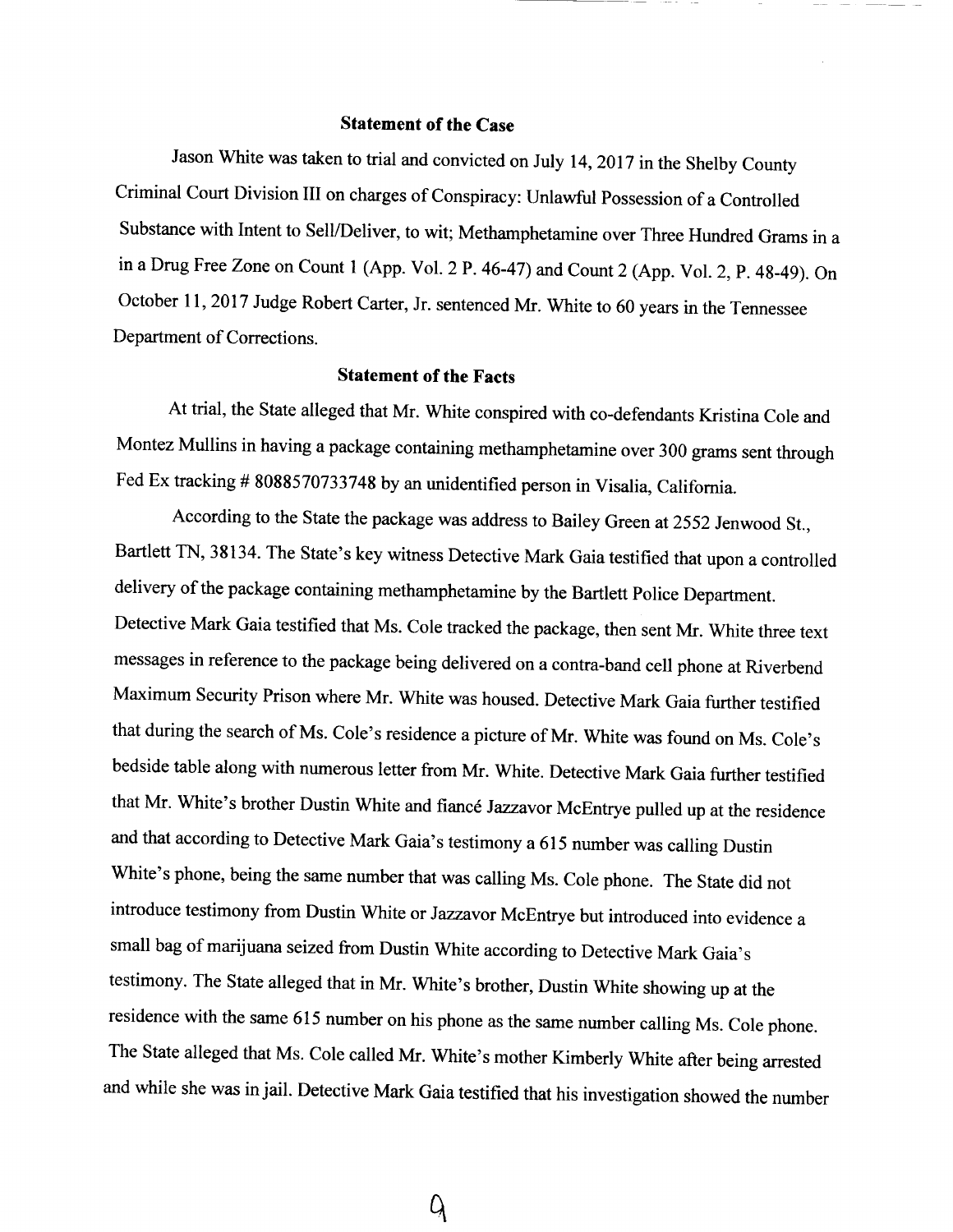Ms. Cole called was listed to Kimberly White. These allegations made by the State were made through the testimony of the State's key witness lead Detective Mark Gaia.

The Petitioner, Jason White was indicted on April 21,2016. A Capias was issued on him by the said Clerk Richard L Desaussare III stating he witnessed a True Bill of Indictment against Jason White for Two Counts of Conspiracy-Promote Manuf Methamphetamine T.C.A. 39-17- 433 (See attached Capias, this was not part of the record). Jason White was brought before the court, two months later on June 2, 2016. Upon arrival at the Shelby County Jail, Mr. White was taken directly into the courtroom without being served with any information or without being advised of his rights. Mr. White was presented in front of Judge Robert "Bobby" Carter, Jr. who appointed the public Defender Robert Felkner on the spot to assist in Mr. White's arraignment. Mr. Felkner proceeded to waive the formal reading of the Indictment and entered a plea of not guilty, prior to speaking with Mr. White about his charges (See attached Arraignment Transcripts). Mr. White was booked into the Shelby County Jail on charges of Conspiracy-Promote Manuf Methamphetamine T.C.A. 39-17-433 (See attached Booking Sheet, this was not part of the record).

On February 9, 2017 a Motion to Suppress was filed by Co-Defendant Cole's attorney Michael Scholls to challenge the evidence obtained that was found during the 4<sup>th</sup> Amendment violation. Claiborne Ferguson did not have Mr. White brought from the prison to be a part of this Motion to Suppress hearing, where Mr. White could have challenged evidence against him through this 4<sup>th</sup> Amendment violation (See Suppression Hearing Transcript).

On February 21,2017 the first trial date set, Mr. Ferguson had put in a transfer order for Montez Mullins to be brought from North East Correctional Prison as a witness for defense (See Transfer Order, this was not made part of the record). Once the State became aware of Mr. Mullins, the State asked for a continuance. Detective Robert Christian was sent by the State to take a statement from Mr. Mullins. In the statement Mr. Mullins took full responsibility of arraigning to have a package of methamphetamine to Ms. Cole residence. According to Mr. Mullins statement he told Ms. Cole the package would contain jewelry for his mother. Mr. Mullins stated that Mr. White had no knowledge of the package and nothing to do with this

 $\setminus \circlearrowright$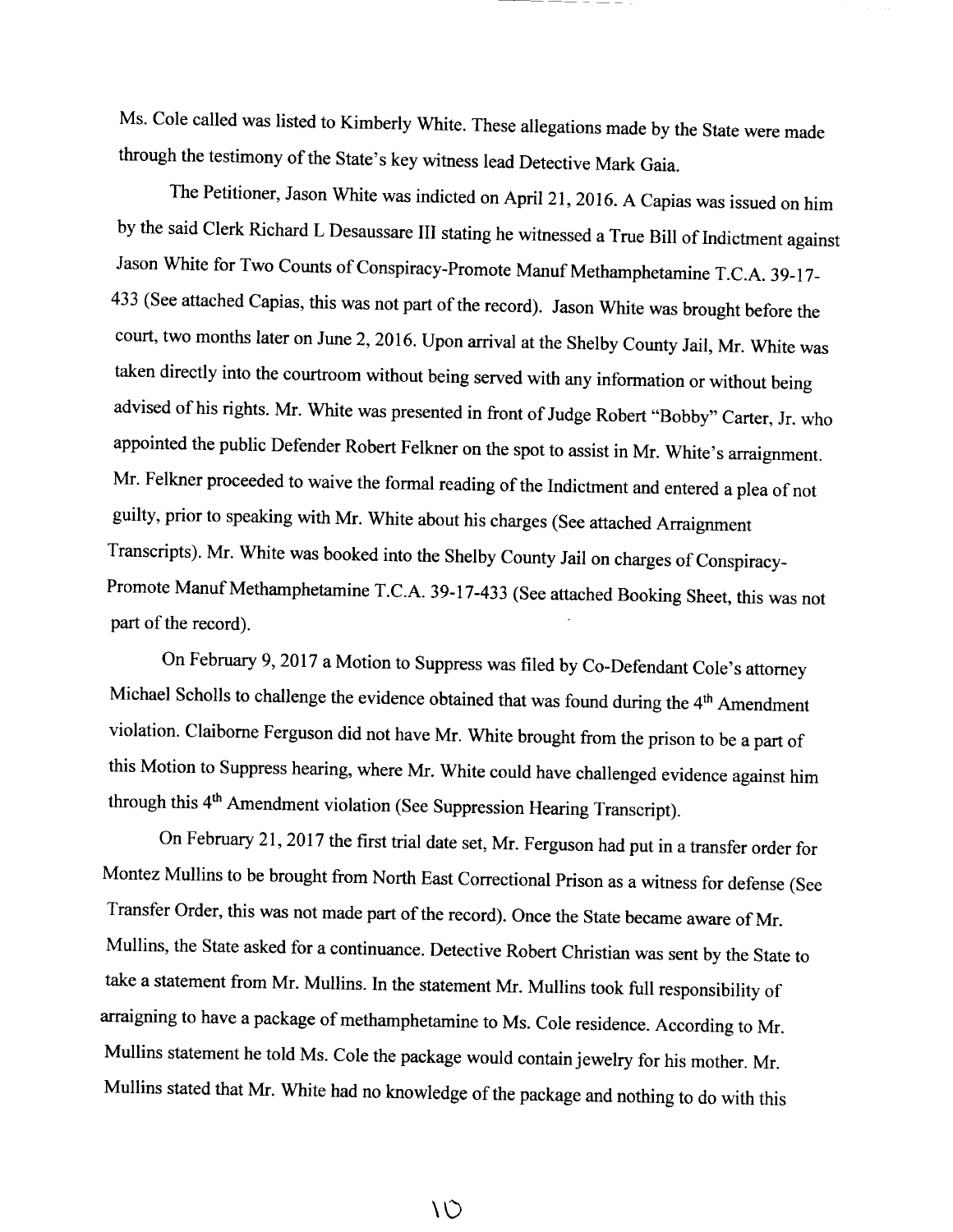arrangement. The State proceeded to make Mr. Mullins a Co-defendant by re-indicting the first Indictment *#* 16-02794 to Indictment # 17-01568 only to add Mr. Mullins to the Indictment (See attached Indictment # 16-02794 and Indictment # 17-01568 (See attached Indictments). Mr. Mullins did not take the stand at trial because Mr. Ferguson and Co-Defendant Cole's attorney Ms. Simmons convinced him not to take the stand. The State presented testimony from Robert Christian on the statement he took from Mr. Mullins. The State played the Out of Court Statement from Mr. Mullins, then allowed Detective Christian to testify to his opinion that Mr. Mullins was not being truthful in his statement.

On July 10,2017 Mr. White was brought from West Tennessee State Prison (WTSP) to court the morning for jury trial to begin. Prior to jury selection, Mr. Ferguson asked the courtroom Deputy to speak with Mr. White. The Deputy advised Mr. Ferguson there was no rooms available, but he could bring Mr. White into the courtroom. Mr. Ferguson told the Deputy he could speak with Mr. White in the hallway of the holding area, the Deputy pulled Mr. White into the hallway to speak with Mr. Ferguson. The deputy returned to the courtroom leaving the doorway cracked, but after a few minutes he opened the door checking on the attorneys and clients in the holding area. Mr. Ferguson and Mr. White were still engaged in conversation, so the Deputy stepped back into the courtroom. A couple minutes later Mr. Ferguson was heard yelling "Jason get your hands off me", "he choked me that's a felony". Mr. Ferguson stepped back into the courtroom and the Deputy proceeded to question Mr. White on what had happened. Mr. White explained to the Deputy that he had informed Mr. Ferguson that his family was going to sue him. The Deputy advised that he had observed Mr. Ferguson in courtroom after the incident that he didn't believe Mr. Ferguson had been a victim of assault (See attached Incident Report, this was not made a part of the record).

Once trial began Mr. White tired numerous times to talk with Mr. Ferguson, Mr. White was seated several feet behind Mr. Ferguson in the courtroom. This making communication between Mr. Ferguson and Mr. White difficult during trial. Mr. White stepped behind Mr. Ferguson asking him to lodge an objection, Mr. Ferguson advised Mr. White that if he did not sit down he would have him removed from the courtroom. On July 11,2016 when Mr. White

ヽヽ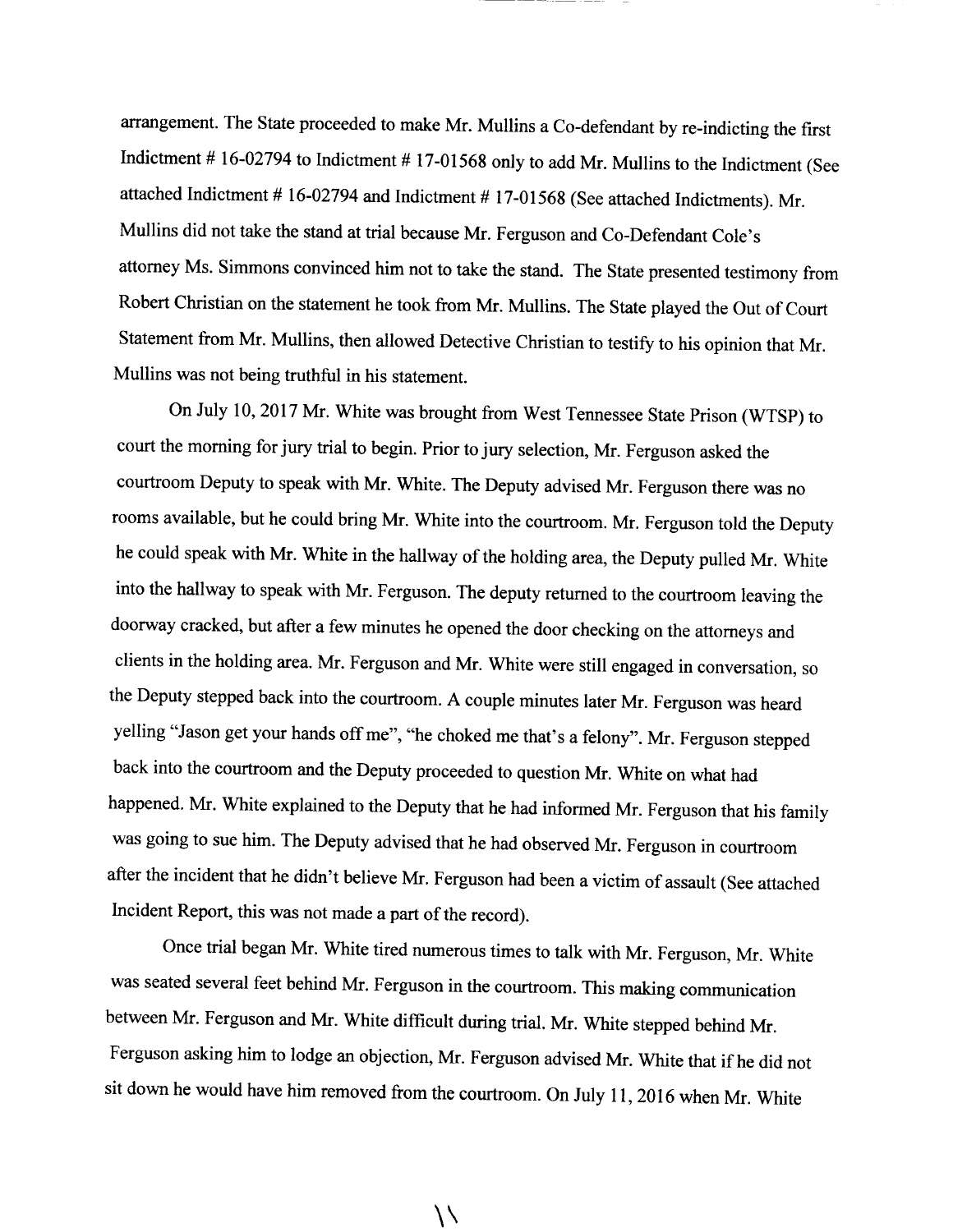was brought into the courtroom he addressed the trial court stating he requested a "Motion to Severance" due to Ms. Cole's attorney playing the blame game in her opening statement. Later in asking for a Motion to be filed due to the authentication on the fact that during trial Detective Mark Gaia testified to text messages and his opinion belief that Mr. White was on the receiving end of the text messages sent to the #615. Detective Mark Gaia had no personal knowledge to authenticate, even after Mr. White stood up and objected. Mr. Ferguson failed to communicate with Mr. White or take any actions after Mr. White addressed his concerns.

During the trial process the State presented Internal Affairs Officer from Riverbend Maximum Security Prison Andrew Brown. LA. Brown testified that on February 3, 2016, the same day the search warrant was executed at 2552 Jenwood St., Bartlett, TN 38134 he was contacted by Detective Mark Gaia advising him of the incident with Ms. Cole and requested that inmate Jason White's cell be searched. LA. Brown testified that after Detective Gaia advised him of the situation within 30 minutes a team at the prison went to Mr. White's cell, that before entering the cell he observed Mr. White flushing a cell phone down the toilet, but was unable to retrieve the cell phone charger, but no evidence was introduced during trial. The state alleged Mr. White was in possession of a contra band cell phone, the same number the text messages were sent to Mr. White by Ms. Cole's cell phone to a 615 #. When the 901-208-9195 phone bill will relate the 615# was still in use on February 3, 4 and 11, 2016 this document was not made apart of the record (See attached phone bill). The State further questioned LA. Brown on his opinion of what an inmate would need access to Green Dot, and Pay-Pal cards within the prison system. No further testimony or evidence was introduced to collaborate LA. Brown's testimony.

The Petitioner, Mr. White comes before this court to present facts that Mr. White is innocent of the alleged charges by the State. On September 23, 2016 Mr. White's family hired attorney Claiborne Ferguson, who signed onto the case for the charge of Conspiracy-Promote Manuf Methamphetamine T.C.A. 39-17-433 (See attached Contract). On September 23, 2016, Mr. Ferguson filed numerous Motions for Mr. White, then Mr. Ferguson withdrew these Motions without giving Mr. White any explanation of why these Motions would not be heard. At this point Mr. White started filing complaints against Claiborne Ferguson with the Board of

 $\sqrt{L}$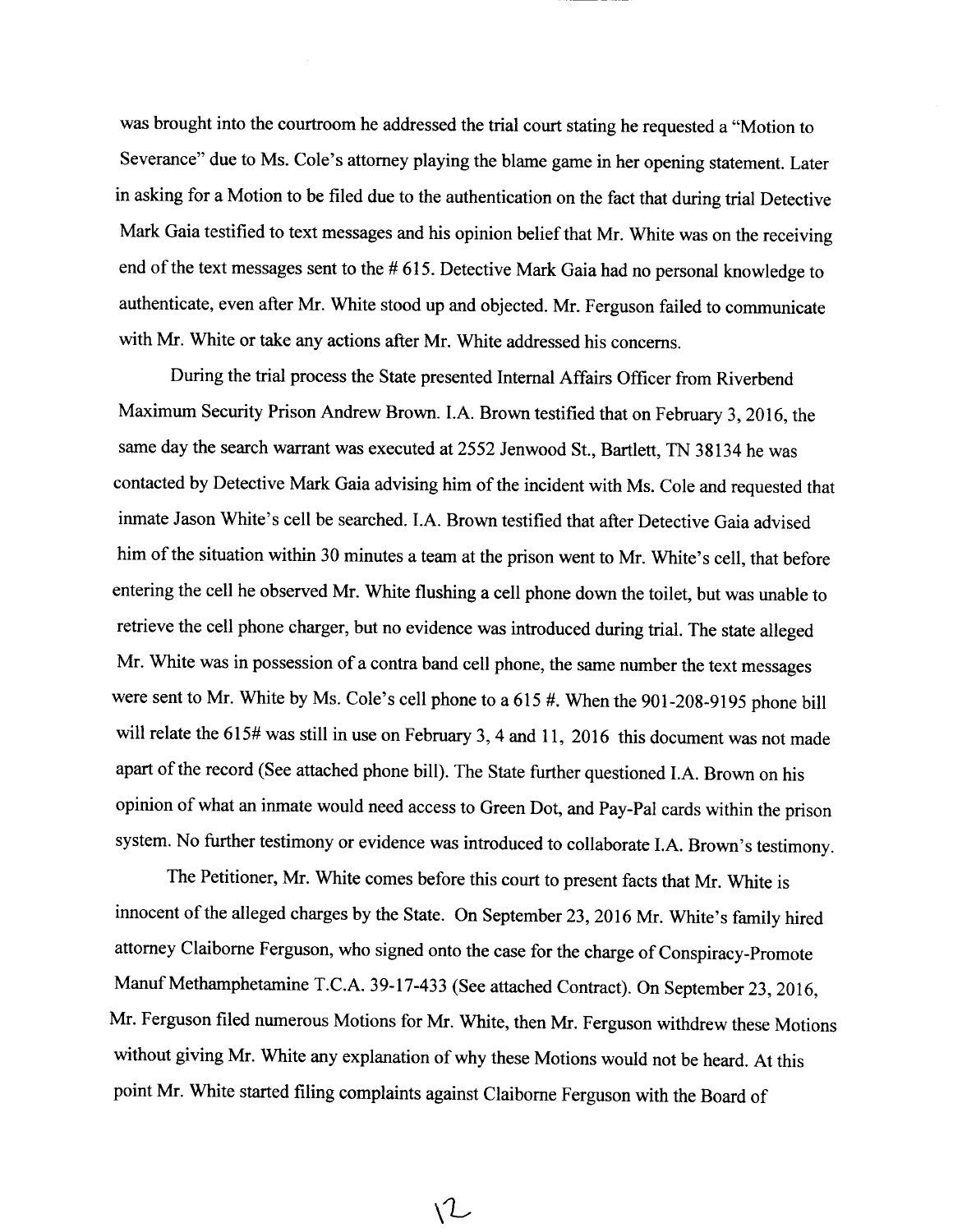Professional Responsibility (See attached letters, which was not a part of the record). The numerous letters written to the Board of Professional Responsibility during the pre-trial process was in hopes that Mr. Ferguson would proceed in taking proper actions in preparing a defense for Mr. White by investigating and attacking the State's alleged case on every point.

According to misleading facts presented by the State in testimonies, and in evidence the Fed Ex package containing methamphetamine was never sent from an unidentified person, but was sent by Detective Adam Collins in Visalia, California through UPS tracking # J451-270- 4671 to Bartlett Police Department Detective Mark Gaia in care of the Bartlett Police Department. Detective Mark Gaia took the Fed Ex package out of the UPS box, the address on the Fed Ex package containing methamphetamine was to Bailey Green 2552 Linwood St. Bartlett, TN 38134. Detective Gaia testified that upon receiving the package containing the methamphetamine, he found no address existed being 2552 Linwood St. Bartlett, TN 38134, however; there was a 2552 Jenwood St., Bartlett, TN 38134. In obtaining a sworn Affidavit (See attached Affidavit, this was not made part of the record) Detective Mark Gaia stated the delivery address was 2552 Jenwood St., Bartlett, TN 38134, never mentioning the fact that the Fed Ex shipping label showed the package containing methamphetamine was address to be 2552 Linwood St. Bartlett, TN 38134. During trial Detective Mark Gaia testified upon receiving the package containing methamphetamine through UPS tracking #1451-270-4671 he contacted Detective Adam Collins in Visalia, California who looked at the hand written shipping label and stated the address was 2552 Jenwood St., Bartlett, TN 38134 that the Fed Ex employee had entered the address incorrectly. The State introduced the handwritten shipping label and shipping bill as evidence during trial that clearly reads 2552 Linwood St., Bartlett, TN 38134 (See App. Vol. 3 Ex. 8 and App. Vol. 3 Ex. 5). Detective Adams Collins was not presented during trial to testify or for cross examination.

During a controlled delivery the package containing methamphetamine was placed on Ms. Cole porch, Detective Mark Gaia executed the search warrant once Ms. Cole was observed taking the package inside her residence. Upon entering the residence the package containing methamphetamine was sitting inside the door unopened. Detective Mark Gaia testified that Ms.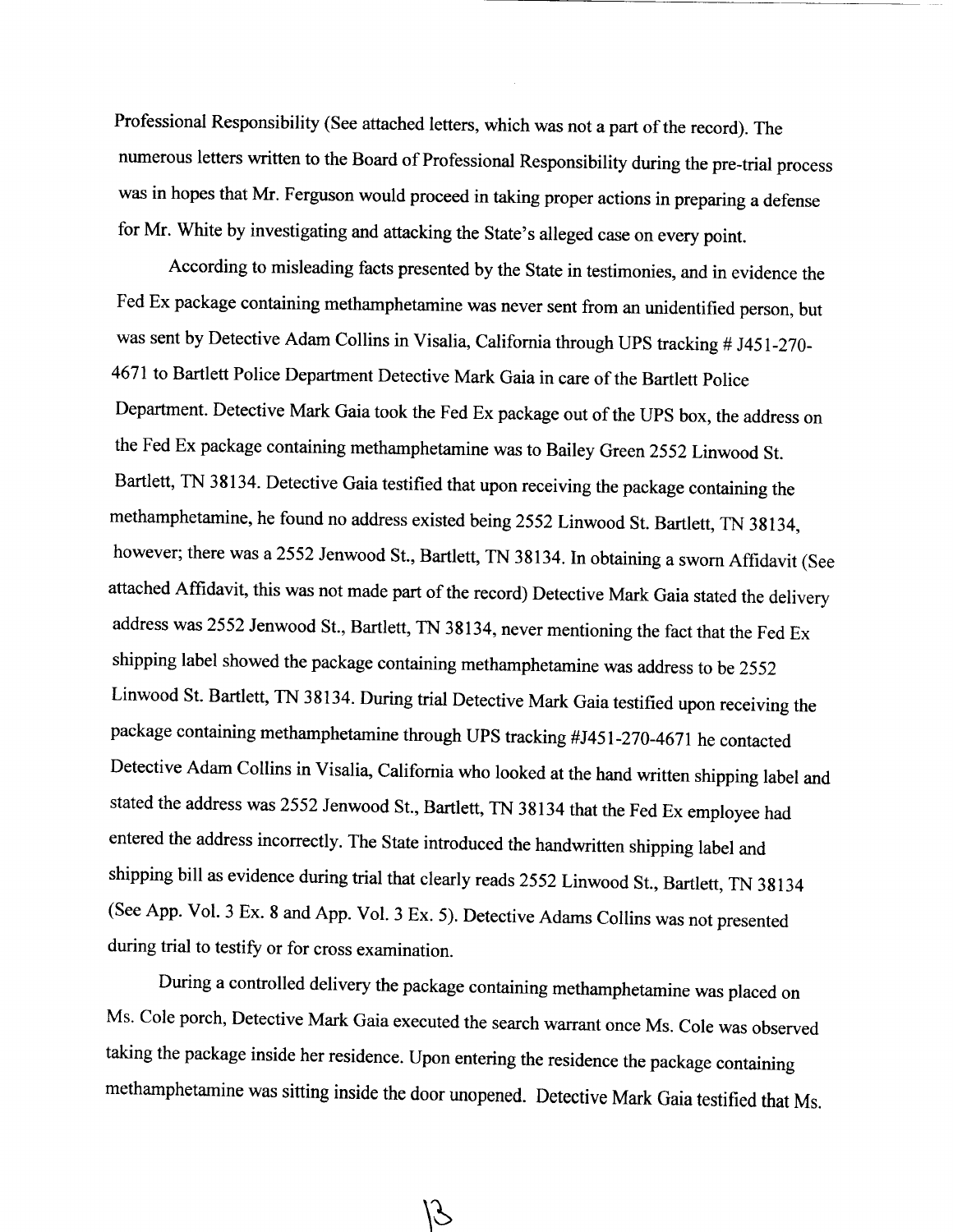Cole agreed to the search of her computer, then testified that Ms. Cole was tracking the package containing methamphetamine by Fed Ex # 8088570733748. The State introduced photos of a computer browser history showing the website address, omitting the screen portion showing the time the photos were accessed (See App. Vol. 2 Ex. 13). Detective Mark Gaia testified that Ms. Cole's phone was repeatedly ringing with a 615# during the search displaying "Boo other line" on cell phone screen.

Further testifying that two people showed up, identified as Dustin White, along with his fiance Jazzavor McEntyre. According to testimony of Detective Mark Gaia, Dustin White's phone was repeatedly ringing with the same 615 *#* that was calling Ms. Cole and the screen displayed "J". Dustin White nor Jazzavor McEntyre was arrested or called by the State as witnesses. No cell phone was introduced as evidence from Dustin White. Jazzavor McEntyre did provide an Affidavit to Claiborne Ferguson stating Detective Mark Gaia made false statements in reference to their arrival. Jazzavor McEntyre told Mr. Ferguson she was willing to testify (see attached Affidavit, this was not made part of the record at trial). Claiborne Ferguson failed to interview or call Jazzavor McEntyre as a witness nor did Mr. Ferguson call Dustin White as a witness as expressed to Mr. Ferguson.

During trial Detective Mark Gaia testified that Ms. Cole had sent Mr. White three text Messages after the package containing methamphetamine was placed on your front door and took the package inside. On cross examination Detective Mark Gaia was forced to admit he had sent the third text message from Ms. Cole's cell phone. In discovering the fact that Detective Mark Gaia had used Ms. Cole's cell phone to send a text message pertaining to the package containing methamphetamine, Detective Mark Gaia was asked if there was anything else that needed to be clarified for the jury in reference to the text messages introduced as evidence against Mr. White. Detective Mark Gaia answered "No". "No not to my knowledge". When in fact Ms. Cole was booked into the jail at 15:30 hr. according to her booking sheet, the State introduced the first text message being sent at 15:38 (See App. 3 Vol. 3 Ex. 31) after Ms. Cole was booked into jail (See attached Booking Sheet, this was not made part of the record). On February 4, 2016 the day after the text messages were sent from Ms. Cole's cell phone Detective Mark Gaia obtained an Affidavit for a search on the same cell phone and two additional cell

 $\backslash \mathcal{N}$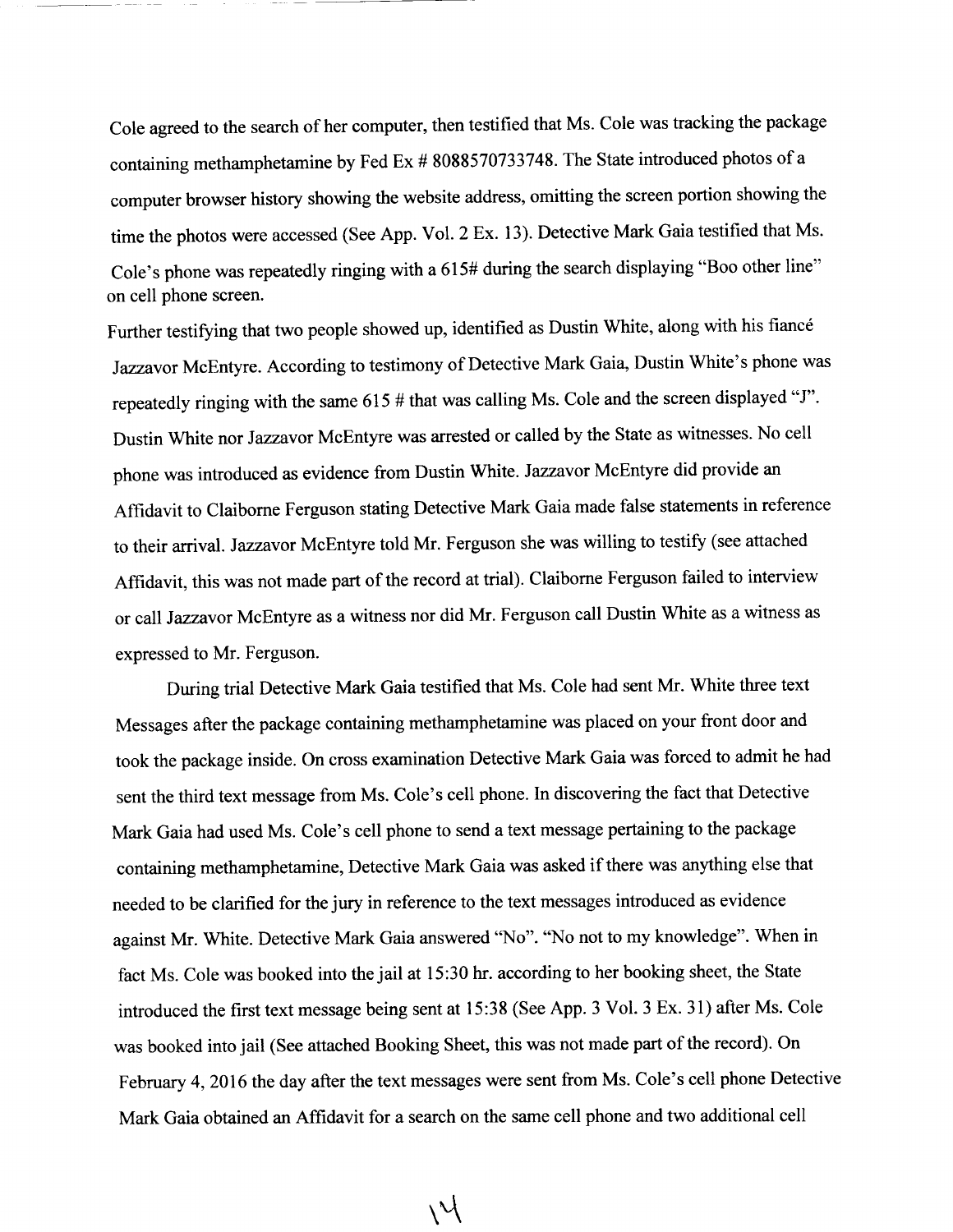phones (See attached Affidavit, this was not made a part of the record).

Detective Mark Gaia testified that during the search of Ms. Cole's residence, a photo was found on her bedside table that Ms. Cole identified as Timothy Smith. Detective Mark Gaia used this photo to identify Mr. White, and began targeting Mr. White in his investigation. Ms. Cole did not testify. Detective Mark Gaia testified that during his investigation in this case Ms. Cole made calls from the Shelby County Jail to a 901-208-9195 number and that this number was shown to be listed to Mr. White's mother, Kimberly White. Detective Mark Gaia further testified Ms. Cole was speaking to an individual name Timothy or Timmy, according to Detective Mark Gaia this was the same individual Ms. Cole identified in the photo during the search of her residence to be Mr. White. Detective Mark Gaia was not truthful in his investigation, the 901- 208-9195 was not listed to Kimberly White, but was listed to Mike Underwood (See attached phone bill, this was not made part of the record).

Mr. White clearly points out the fact that Lead Detective Mark Gaia was the only witness for the State that could testify to the evidence pertaining to the origination of the Fed Ex package containing methamphetamine from Visalia, California through UPS tracking *#* J451- 270-4671 to himself at the Bartlett Police Department, who then placed the package containing methamphetamine at the wrong address, in breaking the chain of custody of the package and not having anyone sign for the package. Once the package was in the residence of 2552 Jenwood St., Detective Gaia proceeded to execute a search warrant, then planted text messages in Ms. Cole's cell phone after she was booked into jail. Detective Mark Gaia was the only State witness to testify to evidence that Ms. Cole tracked the Fed Ex package containing methamphetamine by introducing a photo of a computer screen with no dates or access information. Detective Mark Gaia failed to disclose facts that the package was not delivered by Fed Ex, but by UPS *#* J451- 270-4671, then lied in a sworn affidavit as to the delivery address in order to have over 300 hundred grams of methamphetamine delivered to 2552 Jenwood St., St Bartlett, TN 38134. During the search of the residence Detective Mark Gaia discovered the photo of Mr. White along with letters from Riverbend Maximum Security Prison, making him the main target of his investigation.

 $15$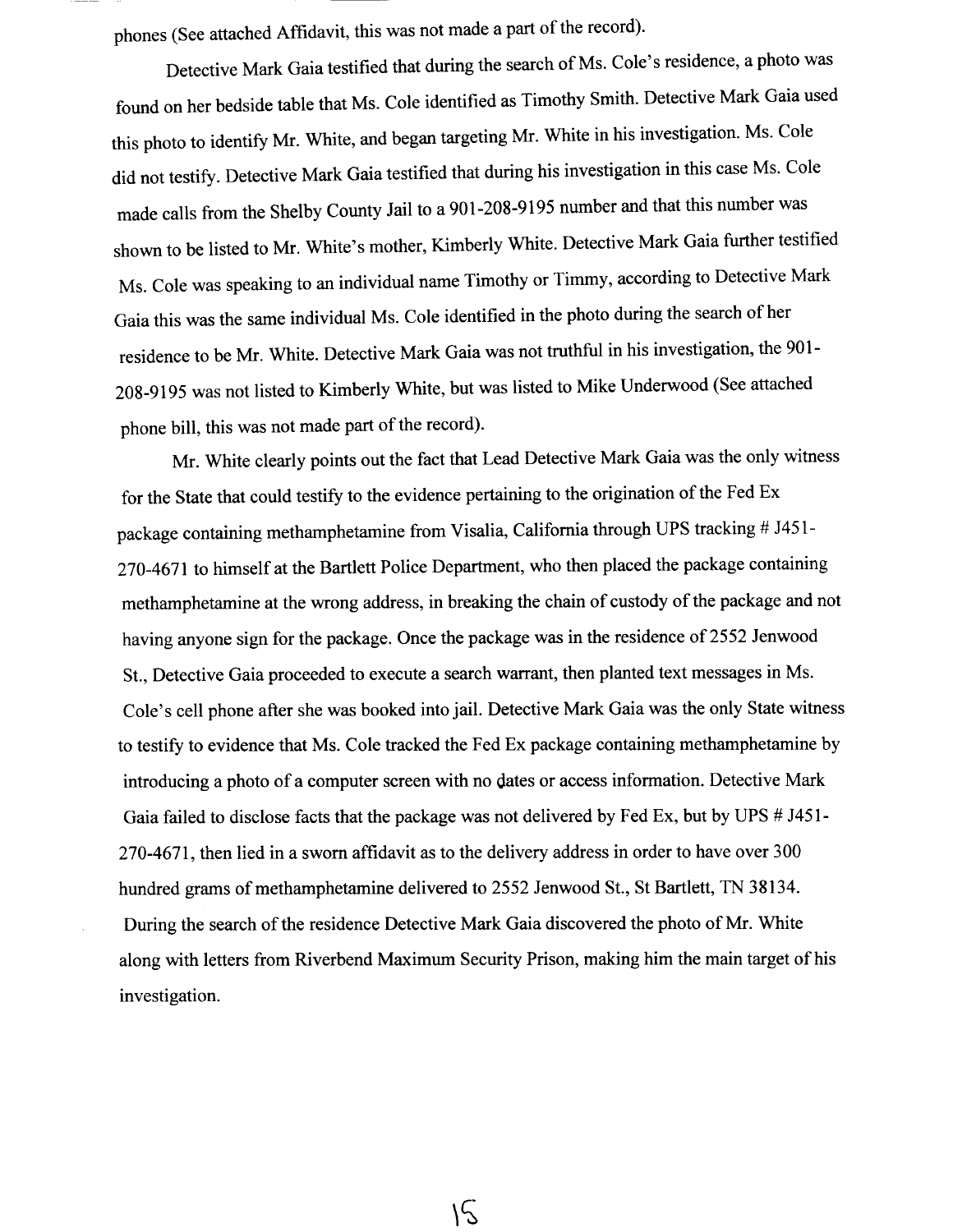#### **Argument:**

Jason White states he is innocent. No crime was committed through Fed Ex by an unknown suspect, but by unidentified Detective Adam Collins through UPS. Detective Adam Collins alleged he seized a package containing methamphetamine from Fed Ex in Visalia, California only to reship the package containing methamphetamine from himself to Detective Mark Gaia in Bartlett, Tennessee. Detective Mark Gaia then lied in a sworn Affidavit to take the package containing methamphetamine to the wrong address of 2552 Jenwood St. Then planted evidence to further establish a conspiracy, when Detective Mark Gaia was the only person called to testify to evidence that was created by his hands. Mr. White's due process under the  $14<sup>th</sup>$ Amendment and in Mr. Ferguson failure to take any actions prior to trial or during trial denied Mr. White effective assistance of counsel. That under the Post -Conviction Procedure Act (PCPA) a petitioner is entitled to relief whenever his "conviction or sentences is void or voidable because of the abridgment of any right guaranteed by the Constitution of Tennessee or the Constitution of the United States" Tenn. Code Ann. 40-30-103. Mr. White is entitled to relief under the PCPA because his due process and counsel's failure to provide effective assistance of counsel in violation of Mr. White's 5th, 6th, and 14th Amendment right to the United States Constitution. Trial Counsel's accumulative errors are listed below as well as the Constitutional violations listed below.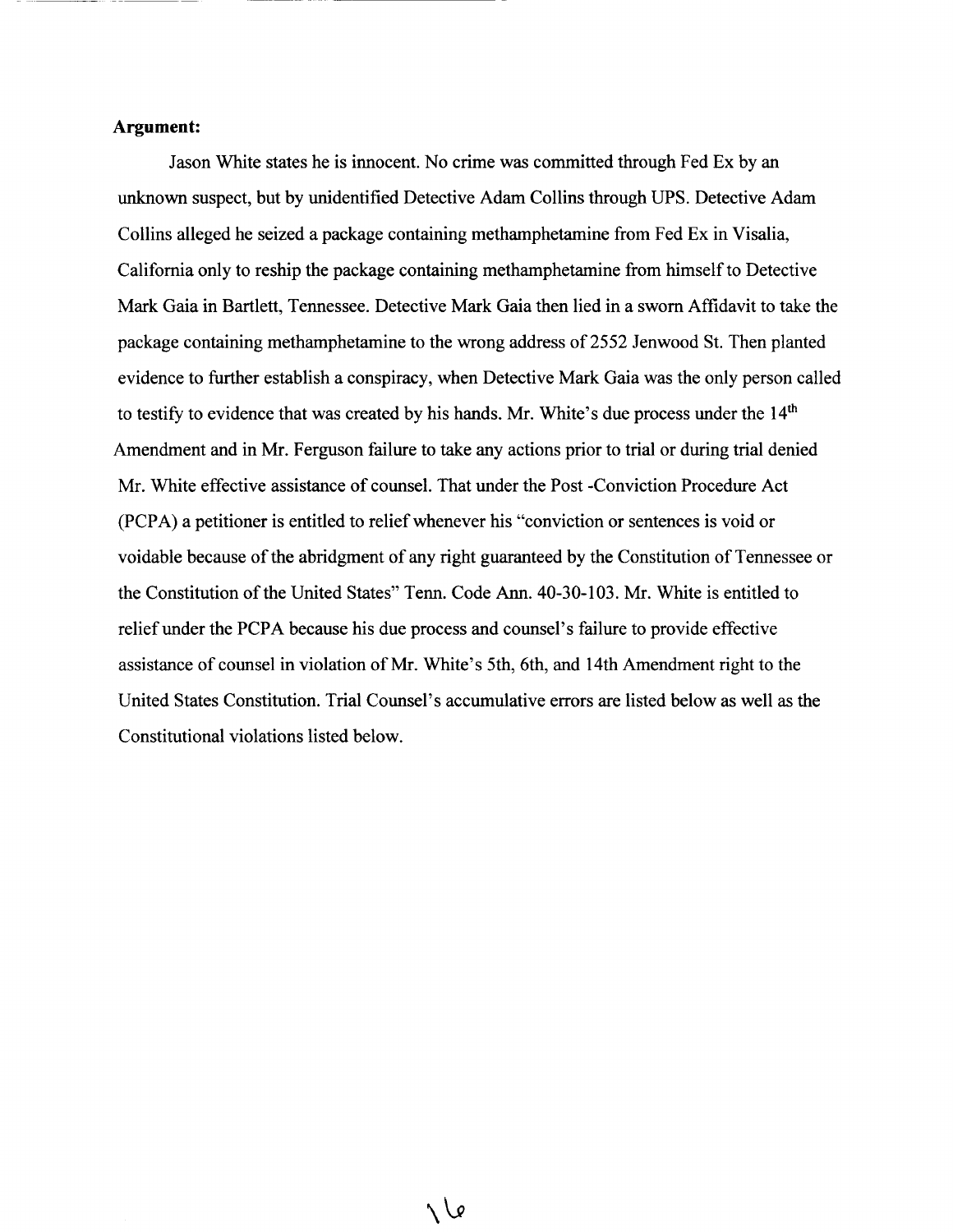#### Appendix:

Attachment A: Grounds for Appeal to Appellate Court in Jackson, TN.  $\beta$ .  $\beta$ 

Attachment B: Grounds Raised on Appeal to the Supreme Court  $\left\{ \begin{array}{c} \rho \Delta \end{array} \right\}$ 

Attachment C: Grounds for Petition (A-D) (D1 -D21); Conclusion, Certificate of Service  $\hat{P}$ .  $\Rightarrow \exists \&$ 

Attachment D: Contract with Ferguson; BOPR Letters; Incident Report  $\hat{P}_1$ ,  $\frac{2}{5}$ 

Attachment E: Capias; Mr. White's Booking Sheet; Pre-Sentence Report; Judgement  $\beta \downarrow \rightarrow \gamma$ Sheet; Shelby Co. Court Case Information 17-01568

Attachment F: Arraignment with Mr. Felkner; Order; Indictment 16-02794 and  $\int \chi \psi f$ Indictment 17-01568

Attachment G: Pretrial Motions; Jazzavor McEntyre Affidavit; Mullins' Transfer Order  $\beta$ . 103 - 149

Attachment H: Text Messages; Ms. Cole's Booking Sheet; Cell Phone Warrant; Search  $\beta$ ,  $\beta$ Warrant and Affidavit of Complaint

Attachment I: Handwritten Shipping Label; and Fed Ex Shipping Bill  $\int f(x) f(x) dx$ 

Attachment J: Det. Adam Collins Statement; Phone Bill for 901-208-9195,  $\int_{c}^{D}$  // 5-JoJ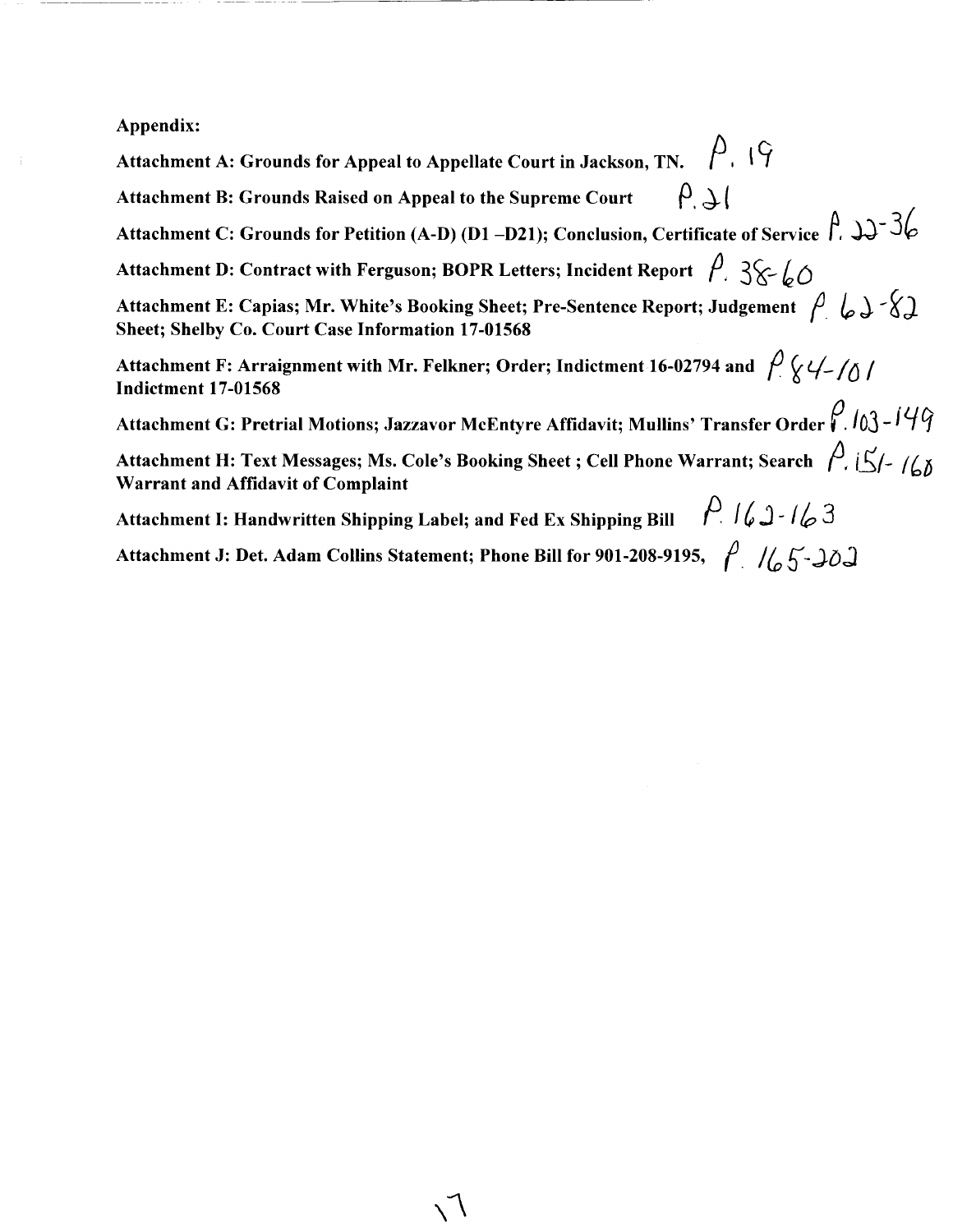**Attachment A: Grounds for Appeal to Appellate Court in Jackson, TN**

 $\hat{\mathbf{v}}$ 

\_\_\_\_\_\_